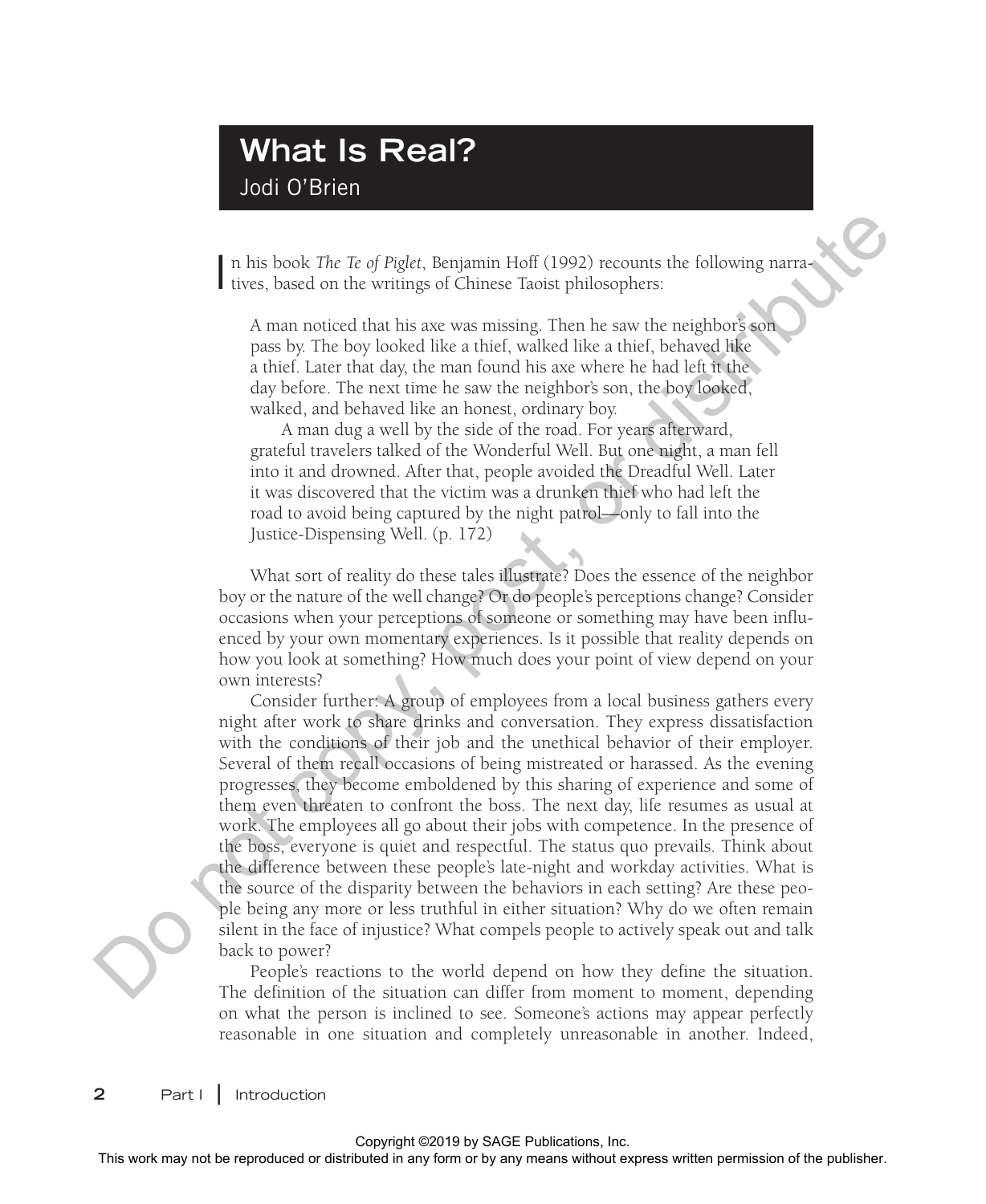a great deal of human behavior appears unreasonable and illogical if viewed out of context.

In 1956, anthropologist Horace Miner published a study of a peculiar people of North America called the Nacirema. Miner was especially interested in the culture's obsession with a daily body ritual that was typically performed in secret and required a special room or "shrine" and substantial medicines and potions:

While each family has at least one such shrine, the rituals associated with it are not family ceremonies but are private and secret. The rites are normally only discussed with children, and then only during the period when they are being initiated into these mysteries. I was able, however, to establish sufficient rapport with the natives to examine these shrines and to have the rituals described to me.

The focal point of the shrine is a box or chest which is built into the wall. In this chest are kept the many charms and magical potions without which no native believes he could live. These preparations are secured from a variety of specialized practitioners. The most powerful of these are the medicine men, whose assistance must be rewarded with substantial gifts. However, the medicine men do not provide the curative potions for their clients, but decide what the ingredients should be and then write them down in an ancient and secret language. This writing is understood only by the medicine men and by the herbalists who, for another gift, provide the required charm. the cultures is observed from the value of the reproduced or distributed in any first and points. What is an expression with the reproduced or the publisher or distributed in a prior of the publisher. The relation or the

. . . . Beneath the charm-box is a small font. Each day every member of the family, in succession, enters the shrine room, bows his head before the charm-box, mingles different sorts of holy water in the font, and proceeds with a brief rite of ablution. The holy waters are secured from the Water Temple of the community, where the priests conduct elaborate ceremonies to make the liquid ritually pure. (pp. 503–504)

Miner was particularly fascinated with the "mouth rituals" of the Nacirema. He notes:

In the hierarchy of magical practitioners, and below the medicine men in prestige, are specialists whose designation is best translated "holymouth-men." The Nacirema have an almost pathological horror of and fascination with the mouth, the condition of which is believed to have a supernatural influence on all social relationships. Were it not for the rituals of the mouth, they believe that their teeth would fall out, their gums bleed, their jaws shrink, their friends desert them, and their lovers reject them. They also believe that a strong relationship exists between oral and moral characteristics. For example, there is a ritual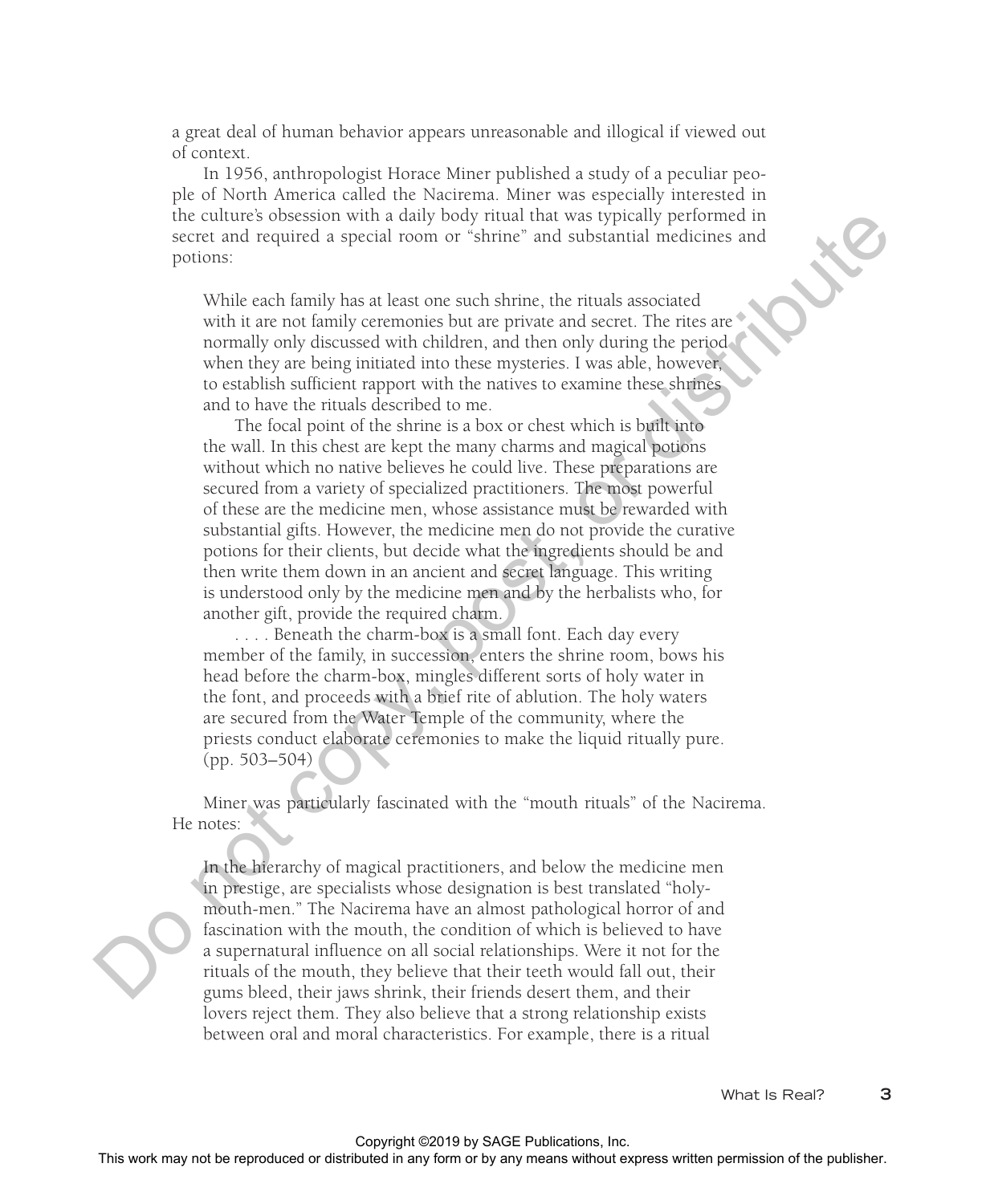ablution of the mouth for children which is supposed to improve their moral fiber.

The daily body ritual performed by everyone includes a mouth-rite. Despite the fact that these people are so punctilious about care of the mouth, this rite involves a practice which strikes the uninitiated stranger as revolting. It was reported to me that the ritual consists of inserting a small bundle of [bristles] into the mouth, along with certain magical powders, and then moving the bundle in a highly formalized series of gestures. (p. 504)

The astute reader eventually realizes that Nacirema is "American" spelled backward and that the odd rituals that Miner is describing are everyday bathroom practices such as teeth brushing. (How many of us have been threatened with that moral enhancing "ritual ablution of the mouth" for children, otherwise known as having your mouth washed out with soap?)

Miner's intent is to parody the tendency to think of our own practices and beliefs as natural and normal and the routines of other groups and cultures as peculiar and perhaps even revolting. Even the language we use to describe everyday cultural patterns reflects a familiarity that we often take for granted. "Mouth-rite" and "holy-mouth-men" convey very different impressions than "teeth-brushing" and "dentist." We are *embedded* in our own cultural beliefs and practices to such an extent that it's often difficult to see how arbitrary or bizarre these practices might seem from the outside. This book is a social psychological exploration of this cultural embeddedness (what will later be referred to as cultural "mindlessness") and its consequences for understanding ourselves and others. may not be repressed to the reproduced or distributed interior distributed in any form of the reproduced by any form or by any form or by any means without express the control or the publishers have the publisher. This ca

Social psychology is the study of the relationship between the individual and the rules and patterns that constitute society. Most sociologists and psychologists agree that human behavior is shaped to some extent by physiological, biological, neurological, and even metaphysical processes that are beyond the scope of social psychology. However, social psychologists emphasize that the majority of the activities people engage in and encounter in others on a day-to-day basis constitute *social* behavior—behavior that is both influenced by and expressed through social interaction. Some of the questions that social psychologists ask are these:

- How does a person become "socialized"?
- What are the implications of human socialization for the transmission of culture?
- How does human action contribute to the production and reproduction of cultural and social institutions?

Underlying these questions is another: How do we know things? The attempt to answer this question is called *epistemology*.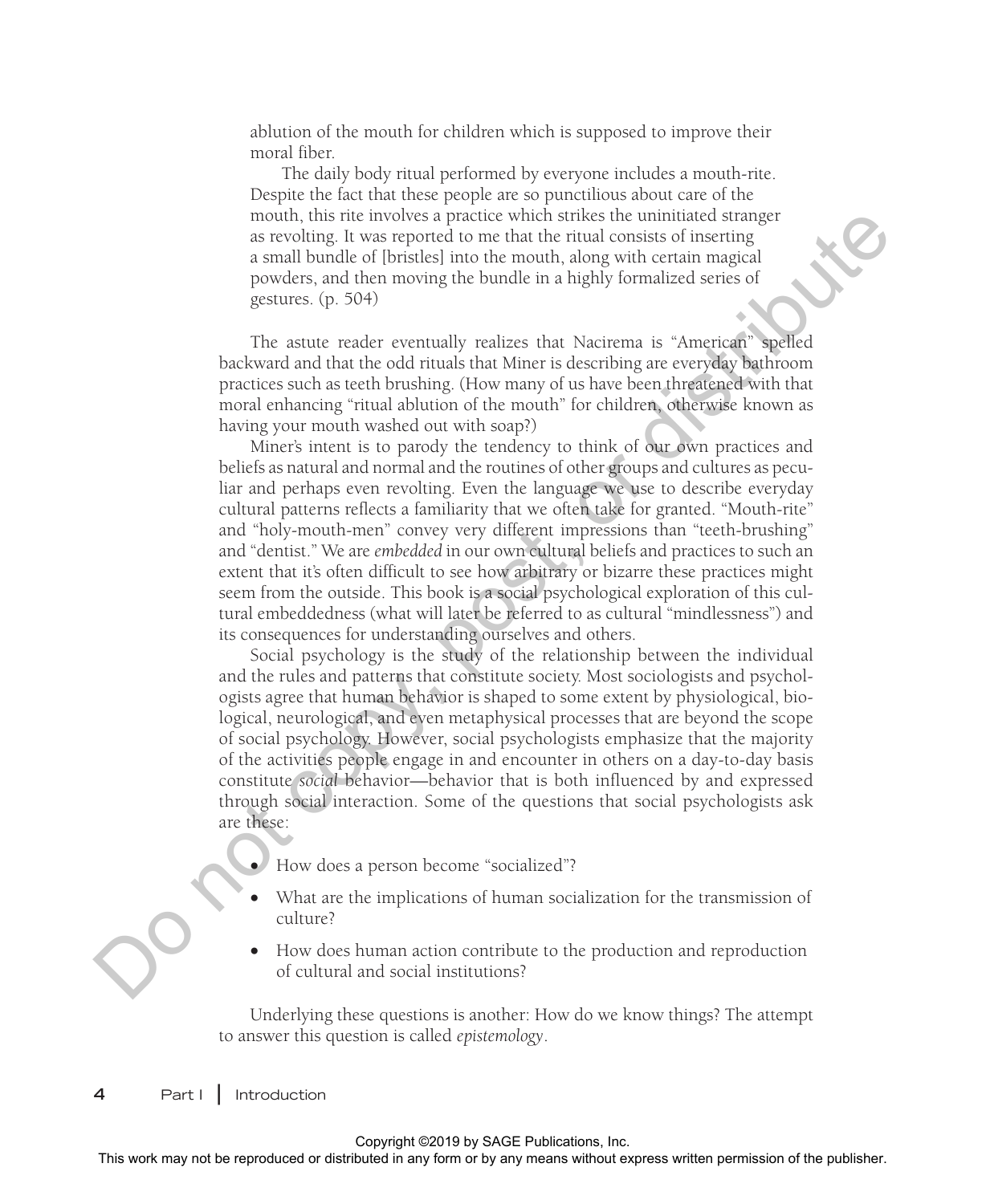#### **How Do We Know? Epistemology**

*It is the theory that determines what we can observe.*

—Albert Einstein

How do we "know" things? How do we discover "truth"? *Epistemology* is the study of how we know things. Different groups and cultures have different ways of determining truth: faith, tradition, and science are some examples. Science is a dominant way of knowing in contemporary Western societies. Can the methods of science uncover the "real" truth? Sociologist Earl Babbie (1986) suggests that "truth" is a matter of agreement based on shared rules of what is real. This holds for scientific claims of truth as well as for superstitious beliefs. According to Babbie, everyone, even scientists, interpret information based on preexisting ideas. This subjectivity is a fact of human experience. Scientists deal with their own subjectivity by creating rules for observation and by using explicit theoretical starting points. In other words, there is no "objective" truth; truth is a matter of "intersubjective" agreement about what is being observed and how to observe it.

For example, for a long time, scientists believed in a universal "truth" and sought the underlying natural patterns that would reveal this truth. The metaphor that guided their inquiries was that of a watch or clock: They saw the universe as a grand watch ticking merrily away. The scientist's job was to take it apart piece by piece in order to figure out how this amazing machine worked. It's probably no historical accident that this perspective developed alongside the rise of industrial mechanization in the 18th and 19th centuries.

In the 20th century, however, physicists, including Werner Heisenberg and Albert Einstein, began to question the possibility of a universal, objective "truth." They observed that different experiments designed to address the same question yielded different results depending on how the question was asked. For example, when light was hypothesized to be composed of waves, the experiments produced a pattern that suggested it was waves. But when light was hypothesized to be made up of particles, the tests revealed a pattern of particles. Was it possible that light was both wave and particle, both energy and matter, at the same time? Heisenberg concluded that the experimental process itself interacts with reality, that there is no completely objective stance from which to view truth (Biggs & Peat, 1984). That is, scientists shape the outcome to some extent by their interaction with the phenomenon. Even scientific interpretations are based on preexisting perspectives and grounded in particular cultures of inquiry with rules for what to observe and how to make sense of it. These or the terms intered or the range and control in a control in any form or between the reproduced or distributed in any means with the reproduced or the reproduced in a control in a control in a company in the reprod

### **"Realness"**

All cultural beliefs and practices include rules about what is "real" and what is "not real." These rules are often taken for granted, and usually we follow them without being aware of them. These rules are not necessarily based on logic or sensory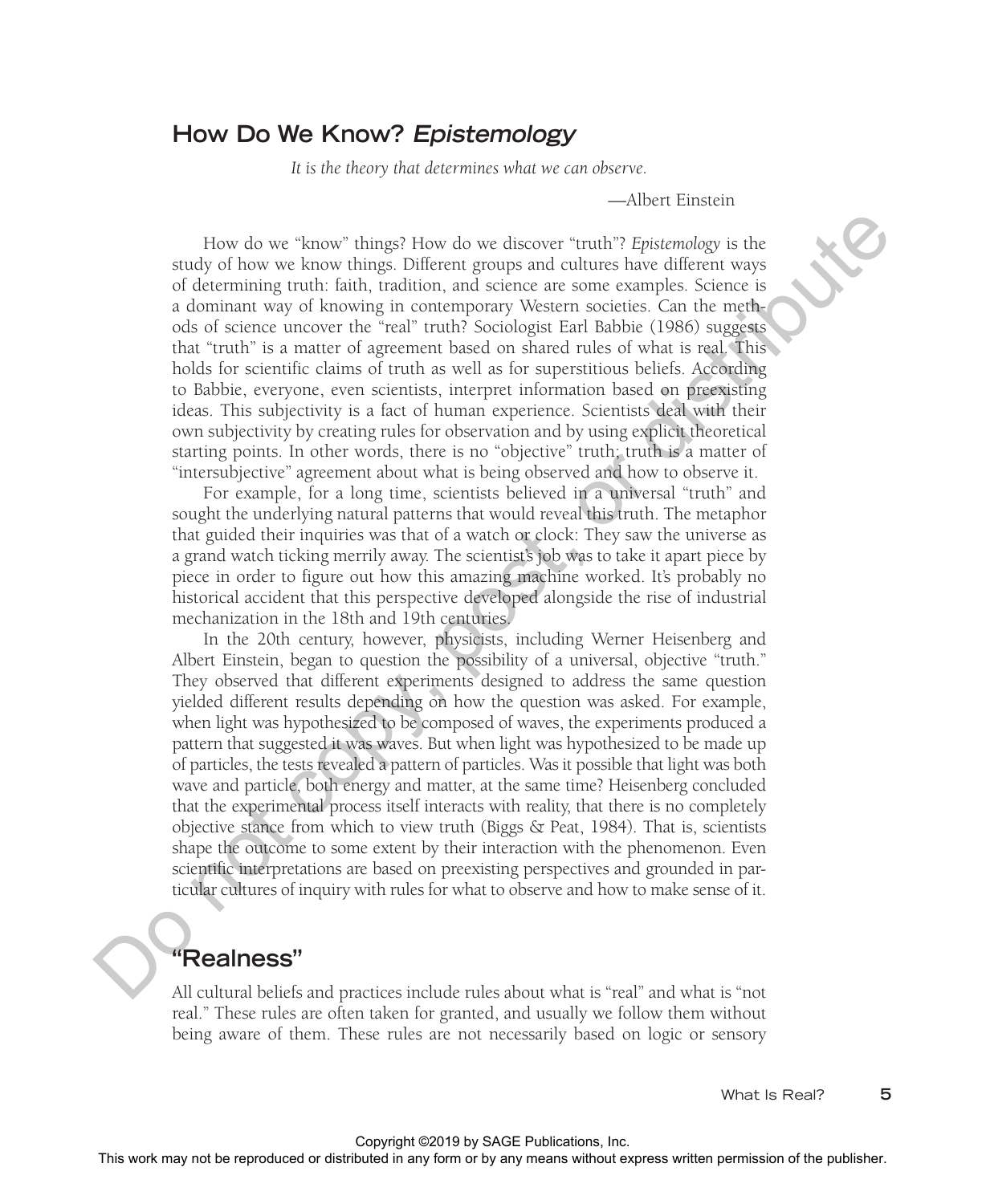perception. The study of culture and behavior involves figuring out these rules and making them explicit. This book is about how human beings learn and conform to cultural rules of reality in various situations. These rules enable us to organize and to make sense of our experiences and to share our understanding with others.

When people interact with one another, they do so according to shared cultural rules. The result of this interaction is a set of meaningful patterns that we think of as society. It is important to note that these rules are constructed by human beings and that they are meaningful only within a specific social context. In other words, behavior is contextually meaningful. Taken out of context, many behaviors appear contradictory, silly, or even immoral. For instance, how is it that you know to modulate your voice to a whisper in certain spaces; how is it that you know the difference between when to hug and when to shake hands in a social situation? Why is "making fun of someone" funny in some settings and cruel in others? Where do we draw the line or, more importantly, how do we know what the line is? How do people know what to expect and what to do in different contexts, especially in situations that may appear contradictory? How do we learn the rules, lines, and boundaries of reality? The ability to distinguish between contexts and to behave in accordance with social expectations is a defining feature of humanness. It is also the main subject of this book.

Well-trained social scientists understand that social reality is constantly shifting; they know that we impose cultural rules and work collectively to maintain these rules, which gives them the appearance of permanence and "naturalness." Social scientists also strive to become disciplined observers of cultural life by continuously questioning and examining taken-for-granted beliefs that bias or limit our perspectives: in other words, we try to practice what we preach.

## **Reality Is Achieved Through Symbolic Interaction**

The production of meaningful realities occurs through human interaction. In other words, we *practice* social reality every time we interact with others. Human culture is achieved through interactions among individuals who share highly complex, richly nuanced definitions of themselves and the situations in which they participate. We *learn* to be human, and our learning depends on and is achieved through interactions with other humans. The basis for meaningful human behavior is in our capacity for language—not just definitions and grammar, but also metaphor. Consider, for example, a computer that is directed to translate the sentence "The spirit is willing but the flesh is weak" into Russian. The computer has the necessary vocabulary and grammar to make this translation, but it translates the phrase as "The vodka is good but the meat is rotten." The computer provides a literal translation, but the translation does not convey the intended meaning of the phrase (Scheff, 1990). One of the most remarkable aspects of human behavior is our ability to learn, share, and create nuanced, metaphorical meaning. This nuanced comprehension is what enables us to engage in very complex behavior and to know the difference between various We can be represented to the reproduced or distributed or distributed in any form or by a set of the reproduced in any form or by any or by any form or by any means we reproduced by the reproduced in any form or by any me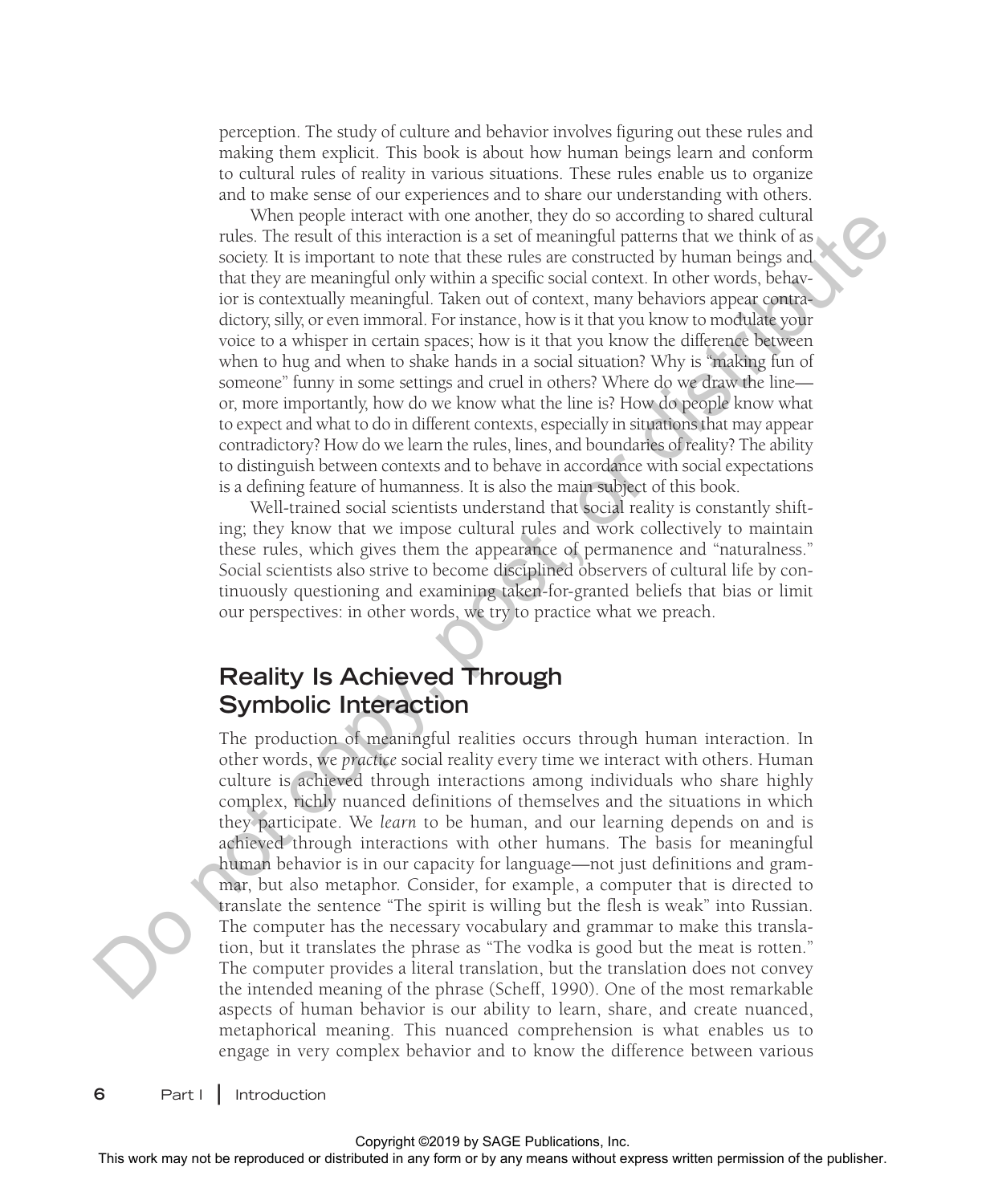cultural rules and contexts—for instance, the difference between a "holy-mouthman" and a "dentist."

The focus in this book is on how we learn these cultural rules and the ways in which we practice them through our everyday interactions. According to many social psychologists, these interactions form the basis of human existence. The aim is to demonstrate how humans learn to participate in culture and ultimately to produce and reproduce themselves and their various cultures. We will explore a number of questions: What cognitive and emotive capacities are necessary for people to be able to engage in meaningful social interaction? How is social behavior affected by a disruption of these processes? How do interactional dynamics shape our behavior and our sense of who we are and what we can do? How do these processes contribute to the production of culture? How is it possible that, through our own behavior, we may be perpetuating cultural systems that we oppose ideologically (e.g., racism)? The general aim is to explore the social foundations of mind, self, and culture. The framework for this exploration is a theoretical perspective known as symbolic interactionism.

## **Symbolic Interactionism**

There are several forms of social psychology. This book is written according to a subfield of social psychology known as *symbolic interactionism*. Each of the many approaches to the study of human social behavior has strengths and limitations, and I encourage you to become familiar with them. Through many years of teaching and study, I have come to appreciate symbolic interactionism as a perspective that offers one of the most useful frameworks for understanding human behavior in a social context. In other words, this perspective provides excellent tools for understanding the complexity of our own behavior.

For instance, have you ever wondered why you feel so strongly about something in one situation and completely different in another, or why your self-esteem seems to blossom in some circumstances and shrivel in others? The symbolic interactionist perspective provides the tools for understanding how we can simultaneously have what seems to be a stable personality and also be constantly shifting in our experiences, values, and points of view. At the social level, symbolic interactionism provides a framework for understanding how society can also seem to be both stable and constantly in flux. Most importantly, this perspective invites us to wake up to the ways in which we ourselves create and perpetuate social routines that may or may not be good for us. In short, symbolic interactionism portrays humans as active co-creators in both individual and social experience. To the extent that we can become aware of these processes, we will be better equipped to participate in our own liberation. pythologies, these interactions that the basis of harmonic sesence. The aim is considered in any measure of the state or distributed in any means when the properties of the state of the product the publisher. The conseque

Three points are noteworthy regarding symbolic interactionism in contrast to other social-psychological perspectives:

1. Symbolic interactionism gives primacy to the social situation over individual psychology. In other words, behavior is assumed to be organized primarily in response to social factors.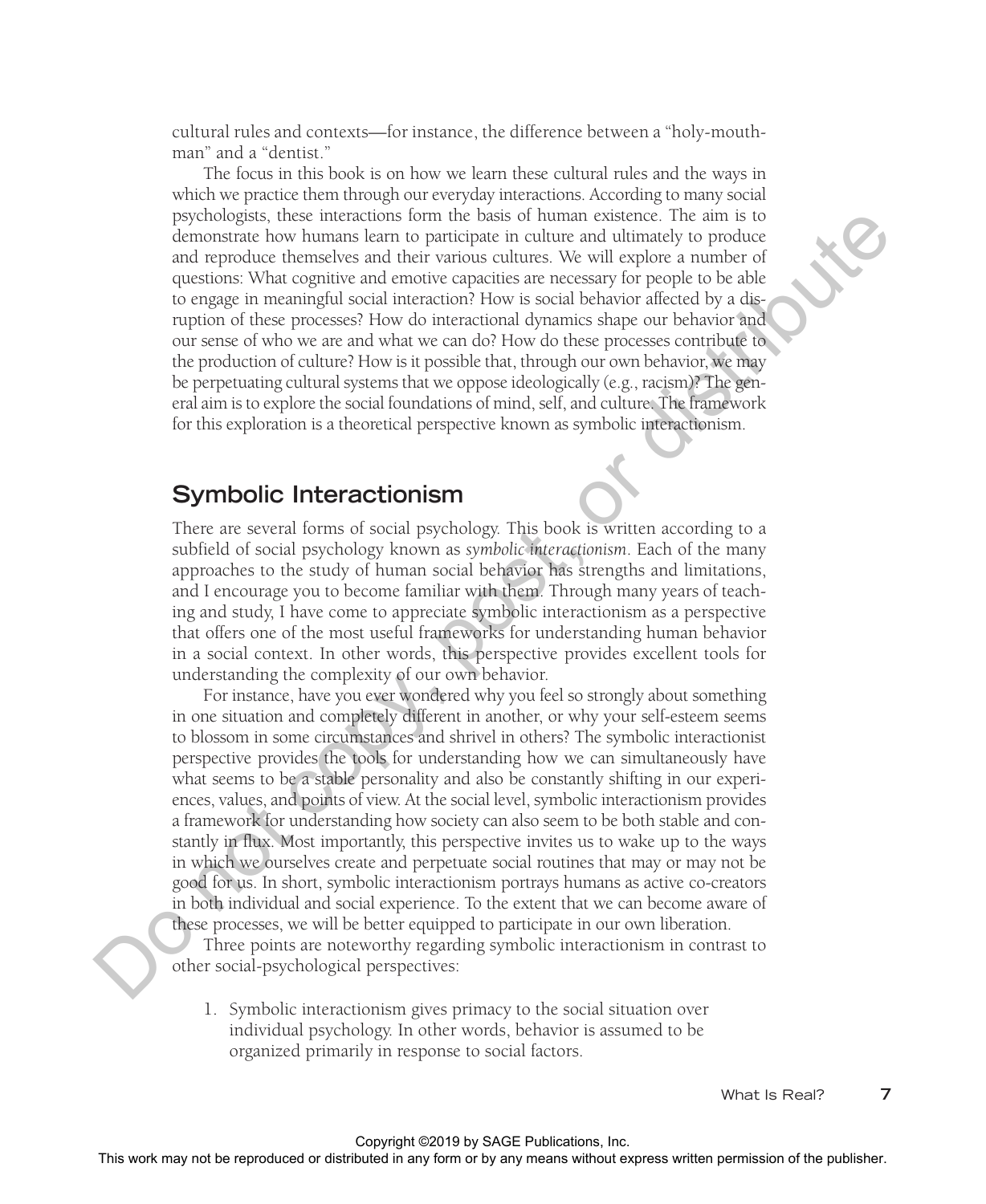- 2. The focus of study is on observable behavior, but the cause of this behavior is assumed to be nonobservable processes of individual interpretation. In other words, behavior is based on subjective interpretation of the social environment instead of being a direct response to objective stimuli.
- 3. Symbolic interactionism uses *interpretive* methodologies. The researcher attempts to take the perspective of the subject and to interpret the context in which the behavior takes place. In other words, the researcher tries to "look over the shoulder" of the subject or group of interest. The methods used to gather information about human relations include fieldwork, interviews, and participant observation. The aim is to understand how humans see and enact their own beliefs and ideals and to trace the implications of these beliefs and actions.

The organization of this book is intended to provide you with a tool kit for understanding self and society. These tools or topics include language and self-awareness, symbolic communication and socialization, self-development, interaction with others, and the production of social life. I use the metaphor of *production* to illustrate that social life is something we create together. The first basic tenet of symbolic interactionism is that society is socially constructed. What this means is that, through our engagement with others, we are constantly generating cultural meaning and rules. Each section of this book will explore one or more aspects of this process.

## **Conclusion: So, What's Real?**

*What is reality anyway? Nothin' but a collective hunch.*

—Jane Wagner (1986), *The Search for Signs of Intelligent Life in the Universe*

According to the symbolic interactionist perspective, truth and reality are determined by the context in which they are practiced. Does this mean that anything goes? Far from it. Reality may differ across social groups, but within each group, a taken-for-granted system of knowledge establishes boundaries about what is real, true, and right. A central line of inquiry in symbolic interactionism is uncovering what these boundaries consist of and how groups and cultures produce and reproduce their systems of knowledge through their interactions. For instance, symbolic interactionists have noted that people in modern Western cultures act as if their reality is based on a "natural" truth (things are the way they are because nature intended them to be that way). Other cultures might have a faith-based reality (things are the way they are because a transcendent god intends them to be that way). These realities include complex, culturally specific rules for how one can know things. Thus, people in one society may The model of the produced or distributed in the repression of the publisher and the reproduced or distributed in any form or by any form or by any form or by any form or by any form or be reproduced to publish the publish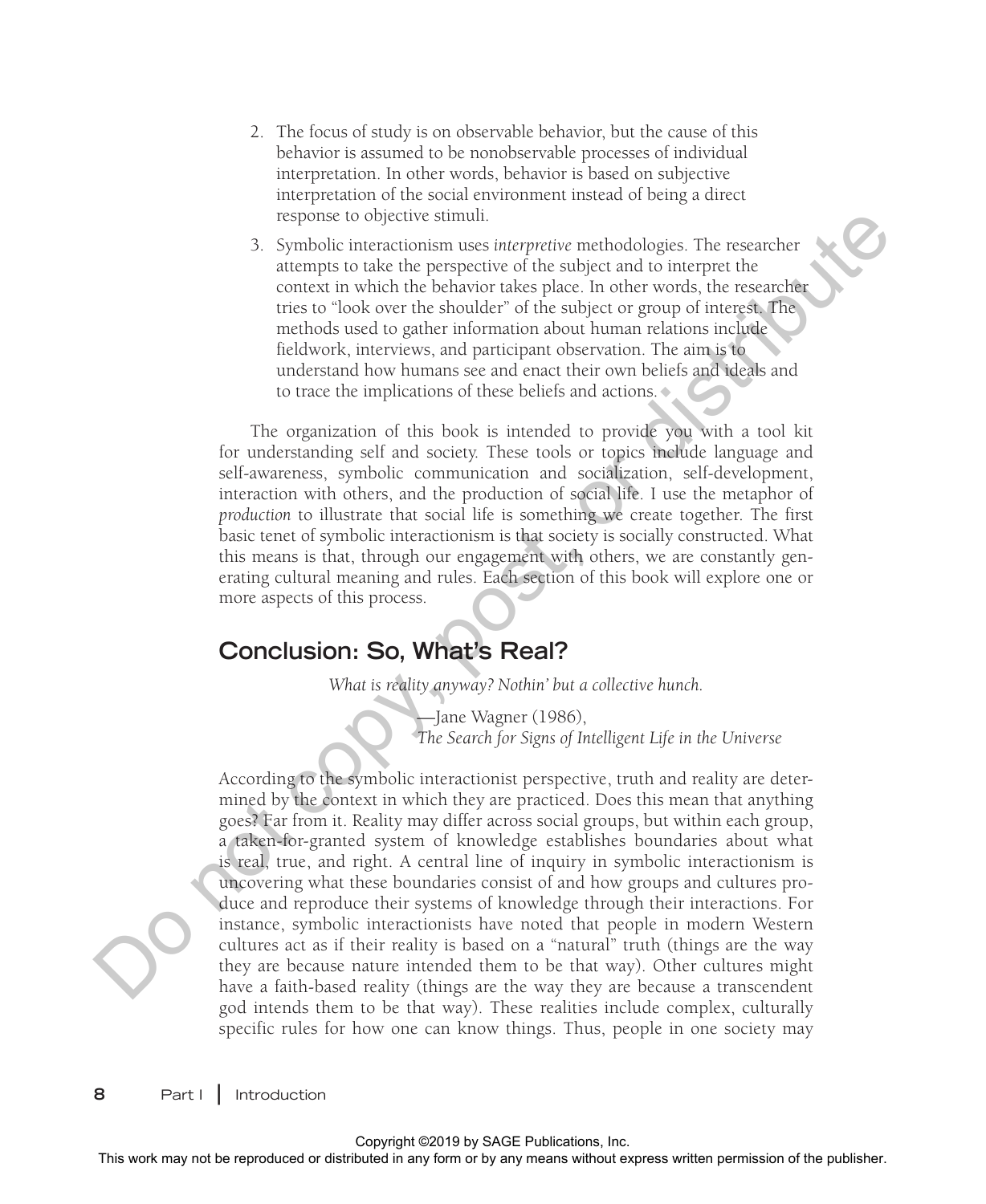believe in the existence of germs that cause illness. They may invest considerable resources to develop the technology necessary to "see" and "control" these germs. In another culture, people may invest similar resources to perfect ceremonies and rituals to "see" and "communicate with" the spirits that control health and well-being.

Cultural rules about what is real are often contradictory, as well. It is fascinating to observe human behavior and culture to see the ways in which seemingly contradictory systems of reality exist side by side. For instance, in the United States, systems of rationality and Christianity often coexist, despite some apparent conflicts. Even so, contradictory belief systems have rules for navigating the contradictions. For example, it is considered normal for the president of the United States to use phrases such as "one nation under God" in speeches. But if the president were to claim a leadership philosophy based on "visions" received from God, people might question the president's ability. Similarly, citing your religious beliefs as a basis for not dating someone is considered reasonable, but these same beliefs are unacceptable as a reason for not paying taxes. Knowing which cultural rules apply in specific contexts is considered "common sense" or "what everybody knows."

In place of the question "What is real?" try asking: "What are some of the beliefs and practices that make up commonsense realities? What are the implications and consequences of these realities? How do different realities depict the world and the place of humans in it?" These questions remind us to scrutinize our own rules of interaction and their implications for self and society. To do so, we must step out of our cultural embeddedness and make the "taken for granted" explicit. One of the major strengths of the symbolic interactionist perspective is that it encourages us to see how we ourselves are authors and actors in the human story and, ideally, to take responsibility for the scripts we produce and the parts we play.

At the same time, this perspective also teaches us the tenacity of cultural rules for shaping individual lives and for creating and recreating differences and hierarchies among people. Beliefs and practices about power, authority, and morality may be cultural in origin, but they are real in their consequences. Paradoxically, those who hold the most cultural power are sometimes the least aware of their privilege or the ways in which taken-for-granted interactional practices work to their favor. For example, employers are much less likely than employees to be aware of unfair working conditions. The status quo prevails, not because employees are cowardly or content with unjust conditions but because conventional workplace beliefs and practices are likely to result in punishment (e.g., dismissal from the job) if they speak up. Typically, employers are socialized to perceive such action as "insubordinate" and are trained to "reduce conflict" by getting rid of "troublemakers." Symbolic interactionism provides a perspective for analyzing the larger cultural context that gives rise to and supports these sorts of beliefs and practices and for understanding how, even when we're theoretically opposed to such practices, we may end up reinforcing them through our behavior. The interaction of the reproduced or distributed or distributed or the publisher and the reproduced or distributed in any means when the reproduced or the publisher of the publisher and the publisher and the publisher and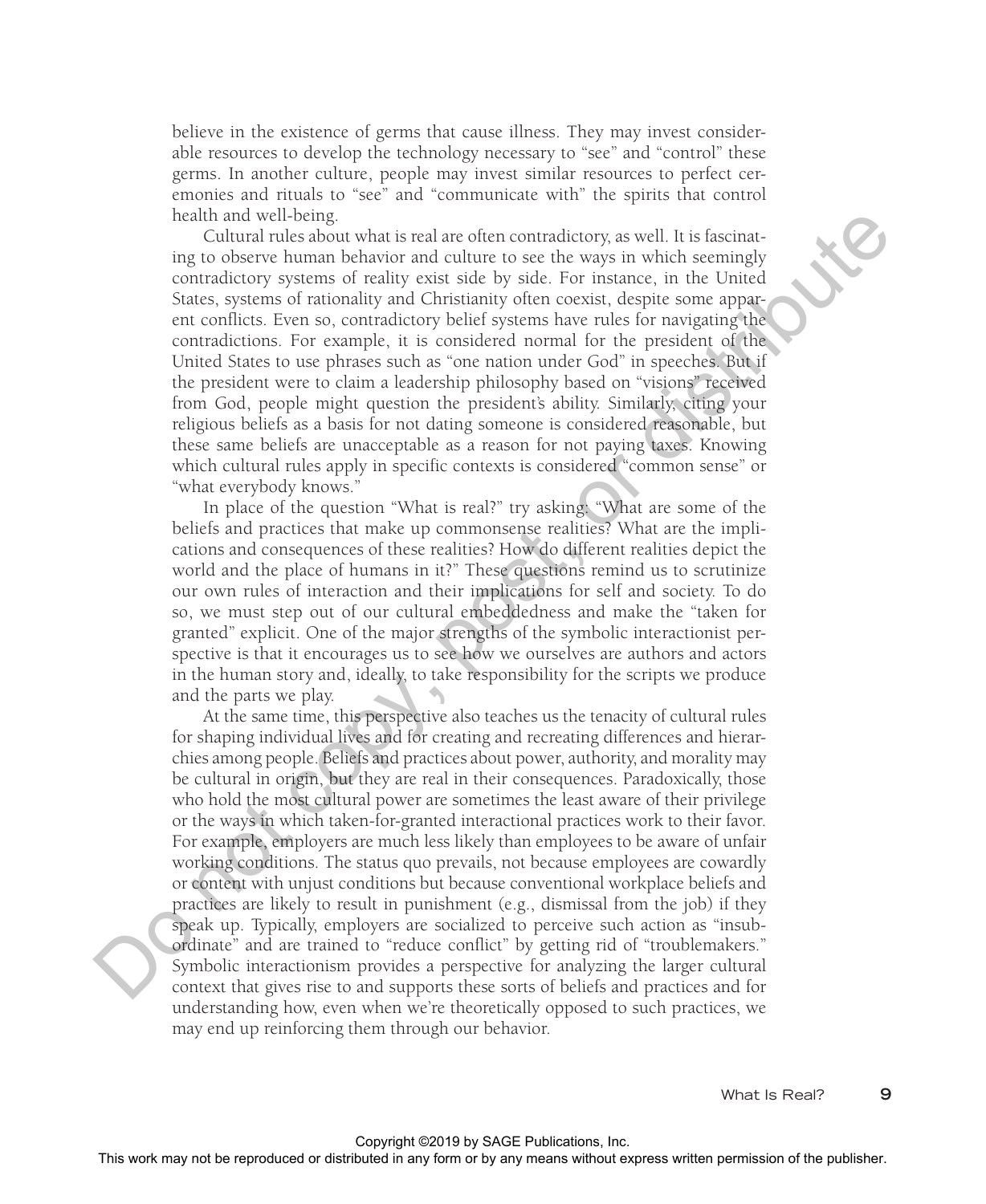### **Organization of the Book**

The basic components for understanding self and society are *symbols, the social self, interaction*, and *social patterns*. The materials in this book are organized to present a picture of society as the product of human interactions, based on the use of shared social symbols that are incorporated into human conduct through cognitiveemotive processes. In other words, self-development is a process of learning cultural scripts for who we can be, what we can do, and what is important and desirable. These scripts reflect a preexisting social structure. As we learn them and engage in interactions with one another, we enact, reproduce, and potentially change this structure.

Part I introduces some of these basic components and explores the general idea of socially constructed realities.

In Part II, the focus is on the ways our thoughts and feelings reflect cultural learning and values as well as distinct, private, personal experiences. For symbolic interactionists, the key to this puzzle is the *symbol*, an abstract representation of something that may or may not exist in a tangible form. For example, *table* is the symbolic representation of a class of objects constructed from hard substances and designed to serve certain purposes. *Guilt* symbolizes a feeling that you are probably familiar with, but it has no actual, physical referent. Complex combinations of symbols used for communication are known as *language*. Through language, humans are able to identify meaningful symbols, understand cultural expectations, and incorporate these expectations into conscious, reflexive behavior. Language is the encyclopedia and the map of human culture. Also, it is through language that humans generate, preserve, and alter social structure. From the representation of a close of the representation or by any form or by any form or by any means with the representation of the representation of the representation of the representation of the representation of the

The focus of Part III is the process of socialization, or the way in which humans learn social rules and routines and cultural values. One of the questions that drives the discussion in this section is how different people with relatively similar backgrounds and experiences come to have different ideas and expectations and to behave in different ways. The concept of *reference groups* provides a useful and intriguing answer to this question and illustrates the ways in which people organize and evaluate their own behavior in terms of the expectations of specific groups or their ideas of groups.

The focus of Part IV is the social self. The first emphasis is on the way in which we learn, through our capacity for language, to recognize our own actions as aspects of an entity we call "self." The second emphasis is on the interactional or social aspects of self development: Through our interactions with others, we learn to attach meaning to our own behavior, feelings, and thoughts and to assemble this meaning into a coherent pattern that becomes a stable self. This section also explores some of the ways in which our self-image is shaped and influenced by our social contexts, including history and computer-mediated environments.

The topic of Part V is social interaction. Social relationships, such as love and power, are given meaning and come to life when they are acted out by members